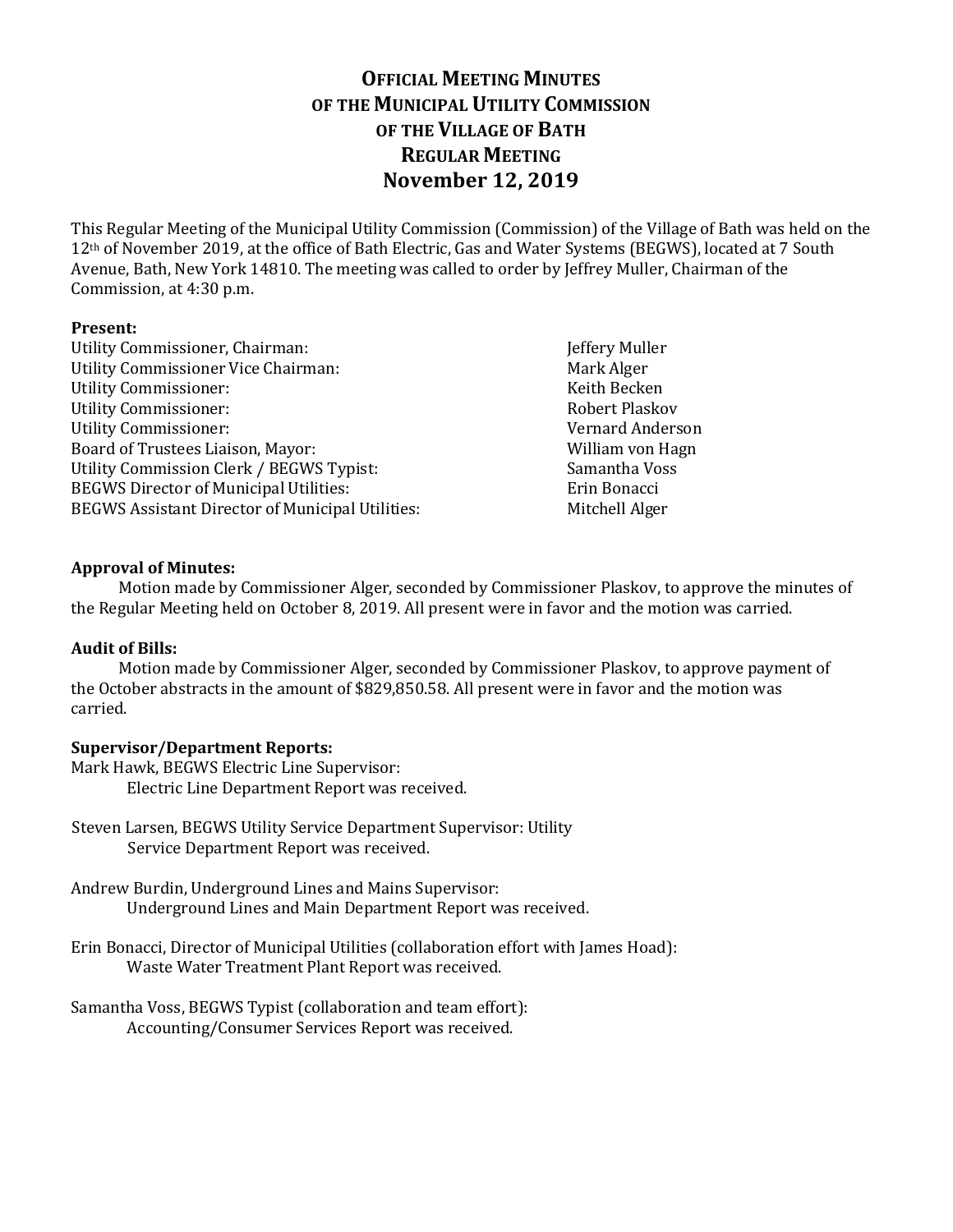## **NYSDOT Sidewalk Agreement:**

Motion made by Commissioner Alger, seconded by Commissioner Plaskov to amend the motion made on October 8, 2019 to include Assistant Director Mitch Alger to sign the agreement for the NYSDOT Sidewalk Project. All present were in favor and the motion was carried.

#### **NYSDOT Sidewalk Agreement Resolution #2019-1:**

Motion made by Commissioner Alger, seconded by Commissioner Plaskov, to authorize Director Bonacci to sign Resolution #2019-1 for NYSDOT Sidewalk Project. All present were in favor and the motion was carried.

#### **NYSDOT Sidewalk Agreement Resolution #2019-2:**

Motion made by Commissioner Alger, seconded by Commissioner Plaskov, to authorize Director Bonacci to sign Resolution #2019-2 for NYSDOT Sidewalk Project. All present were in favor and the motion was carried.

#### **Club View Drive Water Main Replacement and Gas Main Installation:**

Motion made by Commissioner Plaskov, seconded by Commissioner Alger, approving Pay Application No. 2 for \$54,023.66 and Pay Application No. 3 \$10,807.20 to John F & John P. Wenzel Contractors, Inc.. All present were in favor and the motion was carried.

#### **Club View Drive Gas Main Installation:**

Motion made by Commissioner Plaskov, seconded by Commissioner Alger, to amend the motion made on October 8, 2019 to increase the amount not-to-exceed by \$4,075.00 and to include the Route 54 as part of the motion. All present were in favor and the motion was carried.

#### **Payment to MRC Global:**

Motion made by Commissioner Plaskov, seconded by Commissioner Alger, approving the payment to MRC Global for an amount not-to-exceed \$3,174.90. All present were in favor and the motion was carried.

## **Purchasing of Tapping Machine:**

Motion made by Commissioner Alger, seconded by Commissioner Plaskov, to purchase a Tapping Machine from the Water Fund for the Water Utility for an amount not-to-exceed \$2,000. All present were in favor and the motion was carried.

#### **Purchasing of Water Meters:**

Motion made by Commissioner Andresen, seconded by Commissioner Alger, to purchase water meters for a budgeted amount not-to-exceed \$195,000. All present were in favor and the motion was carried.

#### **Club View Drive Water main Replacement**

Motion made by Commissioner Plaskov, seconded by Commissioner Alger, to amend the motion on for Hunt Engineers regarding authorizing fee for Club View Drive Water Main Replacement to increase the amount not-to-exceed by \$298.61. All present were in motion and the motion was carried.

## **Purchase of Valves:**

Motion made by Commissioner Andersen, seconded by Commissioner Becken, to purchase 3 valves for an amount not-to-exceed \$15,000. Commissioner Plaskov opposed, all others present were in favor and the motion was carried.

#### **Retaining Moody's:**

Motion made by Commissioner Plaskov, seconded by Commissioner Alger, to retain Moody's for emergency repair, additional pump, and labor of Wells for an amount not-to-exceed \$25,000. All present were in favor and the motion was carried.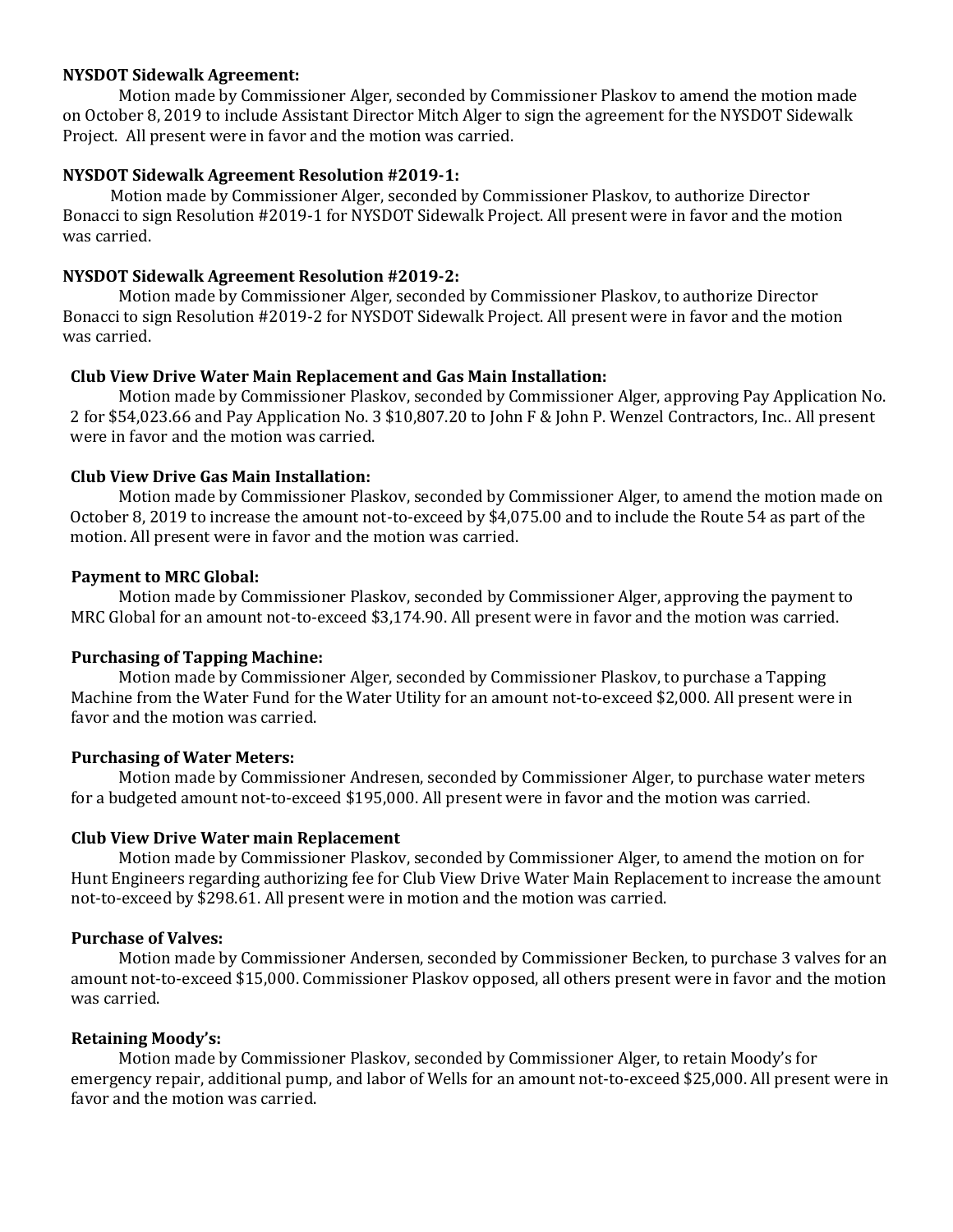## **Retaining of Larsen Design Group:**

Motion made by Commissioner Plaskov, seconded by Commissioner Alger, approval to retain Larsen Design Group for a fee not-to-exceed \$5,000 for preparing engineering documents to solicit quotes from contractors for rehabbing the discharge piping on a well as determined by Director Bonacci with input from UGLM Supervisor Burdin. All present were in favor and the motion.

# **Retaining BST:**

Motion made by Commissioner Plaskov, seconded by Commissioner Becken, to retain BST and Co. for utility accounting professional services for a fee not-to-exceed \$8,000. All present were in favor and the motion was carried.

# **CSEA Floating Holiday:**

Motion made by Commissioner Becken, seconded by Commissioner Plaskov, to approve the voted CSEA floating holiday on July 2, 2020. All present were in favor and the motion was carried.

# **Commercial Office Exterior:**

Motion made by Commissioner Plaskov, seconded by Commissioner Andersen, to approve to repair Commercial Office Exterior for an amount to not-to-exceed \$2,500. All present were in favor and the motion was carried.

## **Uniform Allowance:**

Motion made by Commissioner Plaskov, seconded by Commissioner Alger, to approve the uniform allowance of \$1,000 for Director Bonacci, Assistant Director Alger and Utilities Asset Manager. All present were in favor and the motion was carried.

# **Director Bonacci's Vacation:**

Motion made by Commissioner Plaskov, seconded by Commissioner Alger to approve Director Bonacci's vacation on March 13, 2020 through March 20, 2020. All present were in favor and the motion was carried.

## **Adjourn Regular Meeting/Executive Session:**

Motion made by Commissioner Alger, seconded by Commissioner Plaskov, to enter into Executive Session at 7:20 p.m. for the purposes of: (1) matters leading to employment, discipline of a particle(s); (2) proposed acquisition, sale or lease of real property; (3) discussions regarding proposed litigation. All present were in favor and the motion was carried.

## **Return to Regular Meeting:**

Motion made by Commissioner Alger, seconded by Commissioner Becken, to return to the Regular Meeting at 7:42 p.m. All present were in favor and the motion was carried.

## **Installation of Cameras:**

Motion made by Commissioner Plaskov, seconded by Commissioner Andersen, approving the installation of cameras in sensitive locations. All present were in favor and the motion was carried.

## **Adjournment:**

Motion made by Commissioner Plaskov, seconded by Commissioner Alger, to adjourn the Regular Meeting at 7:46 p.m. All present were in favor and the motion was carried.

Respectfully submitted by:

Samantha Voss Municipal Utility Commission Clerk

# **NEXT REGULAR MEETING SCHEDULED FOR**